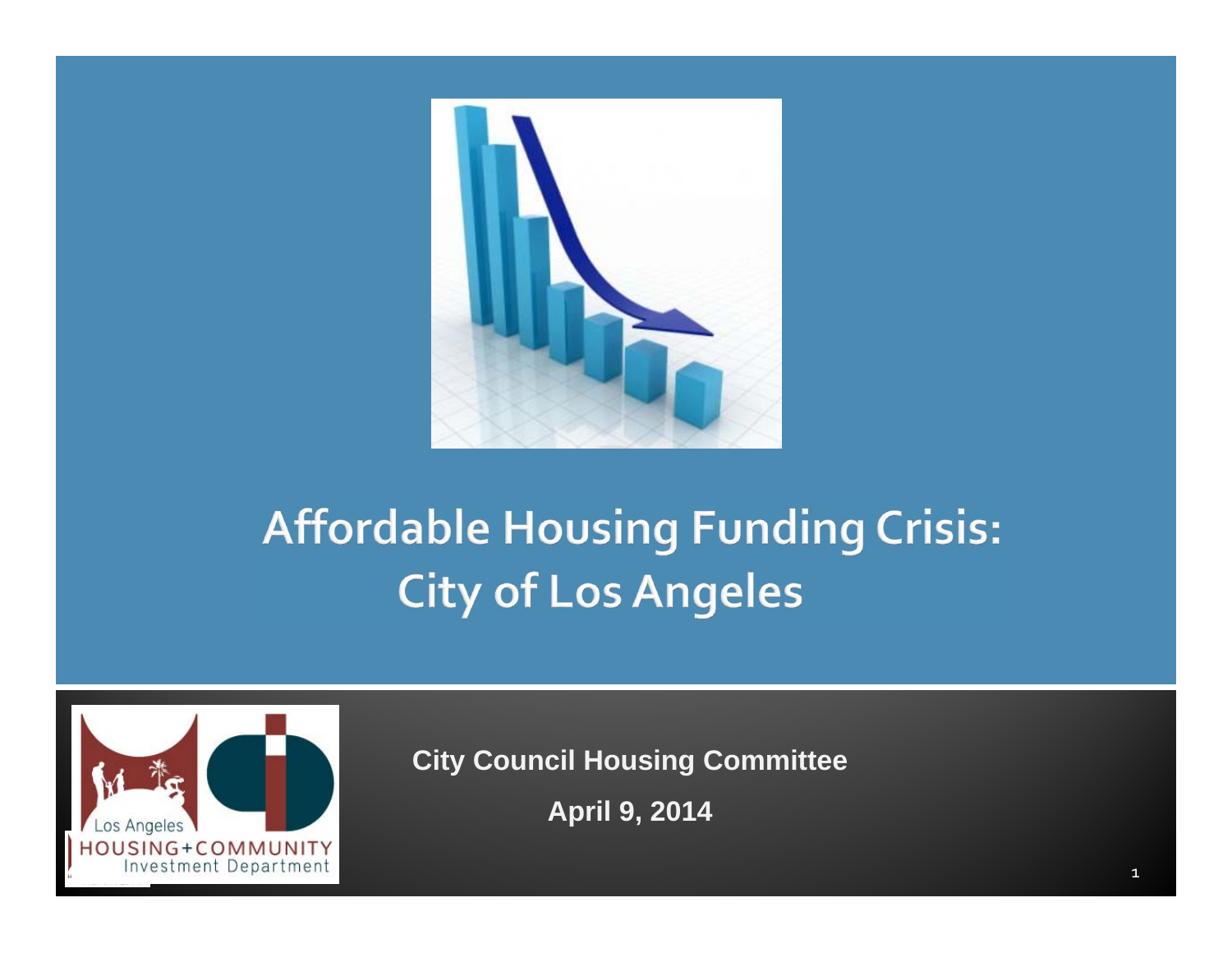# Affordable Housing Trust Fund



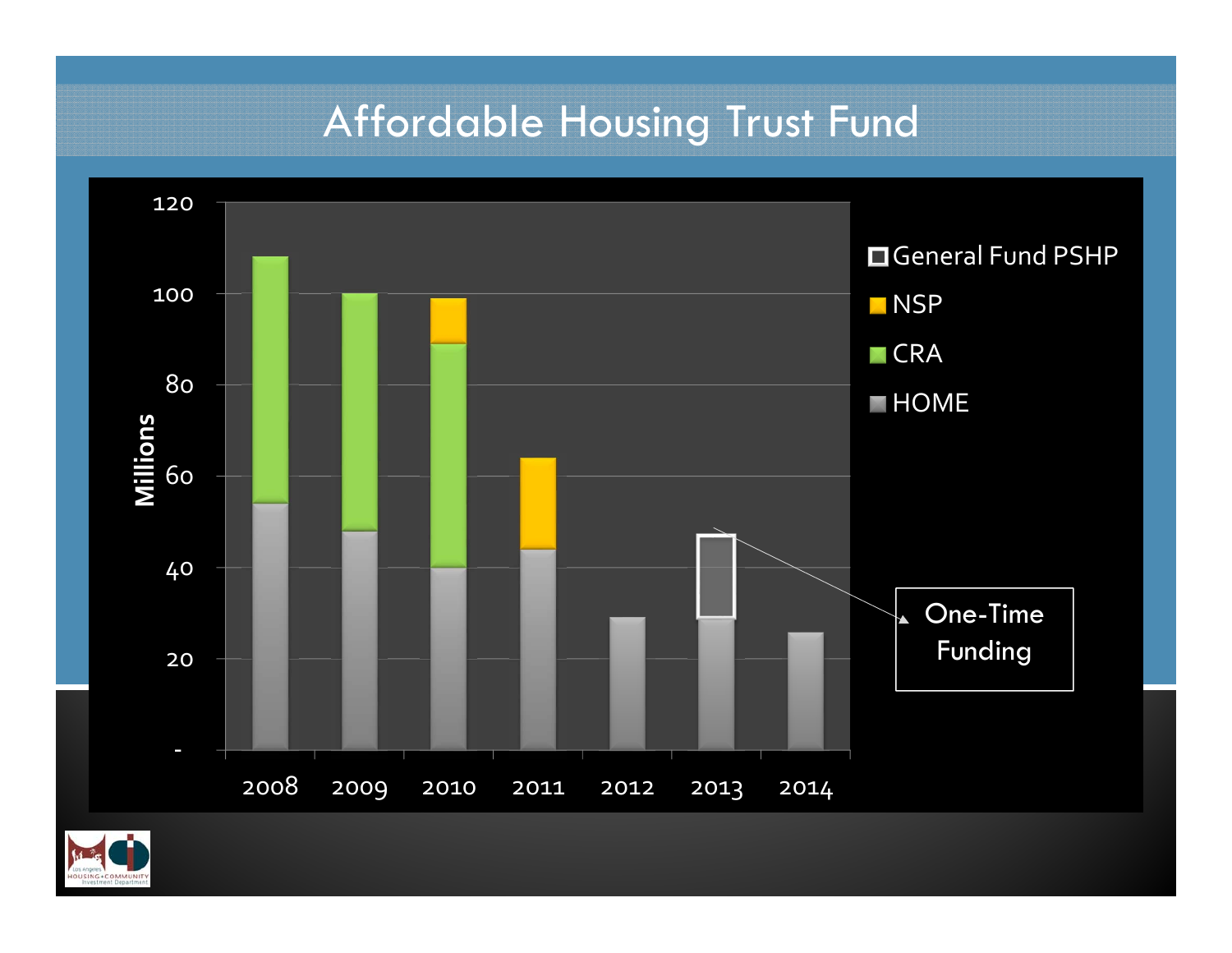# City of Los Angeles: Housing Inventory

**"Los Angeles has** 1,304,145 Housing Units

**-There are 793,703** multi-family housing units and 510,442 singlefamily units

Approximately 638,000 units are under the Rent Stabilization Ordinance



Citywide Housing Units

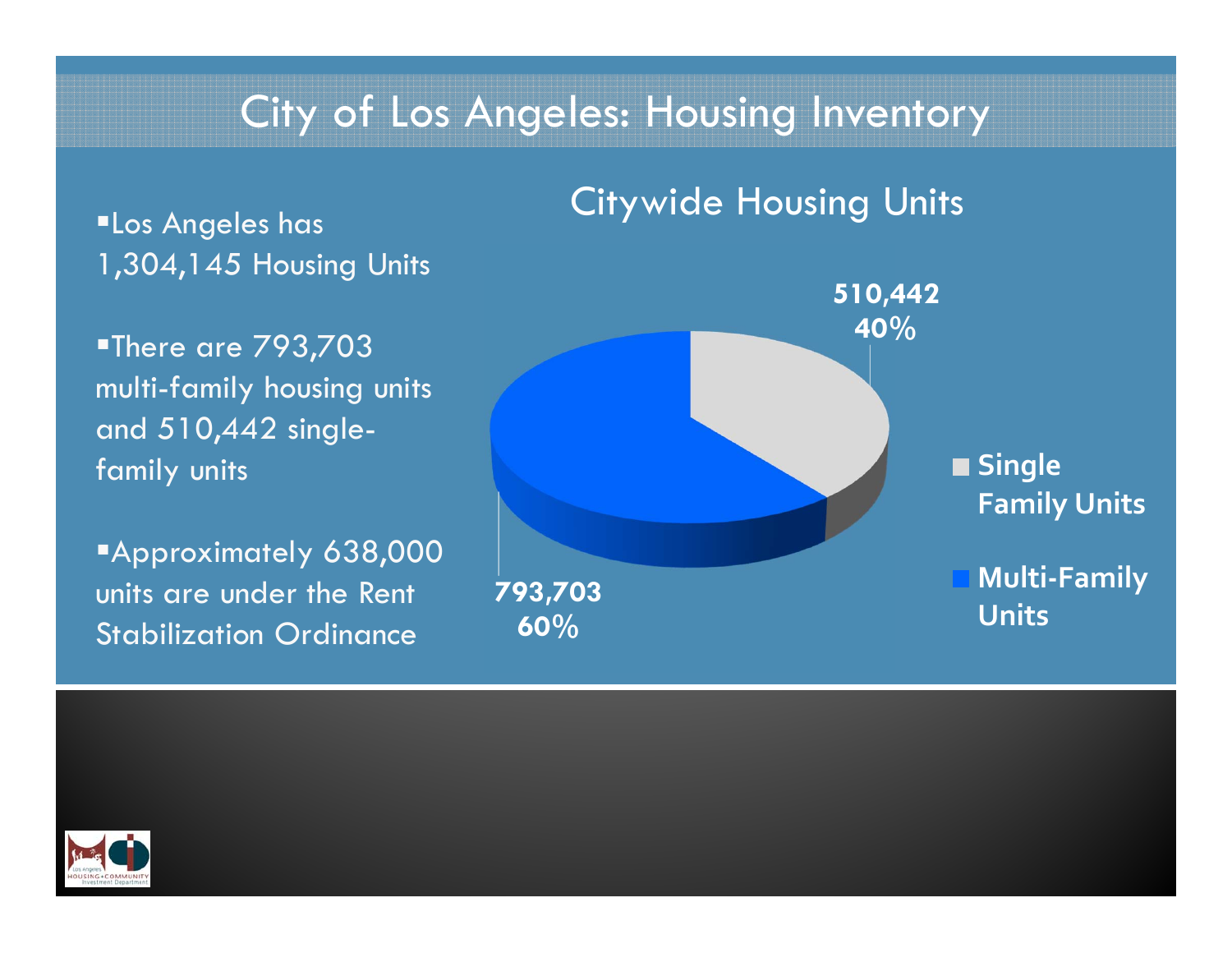#### City of Los Angeles: Rent and Mortgage Affordability Gaps **\$160,000** ■ Actual MedianIncome

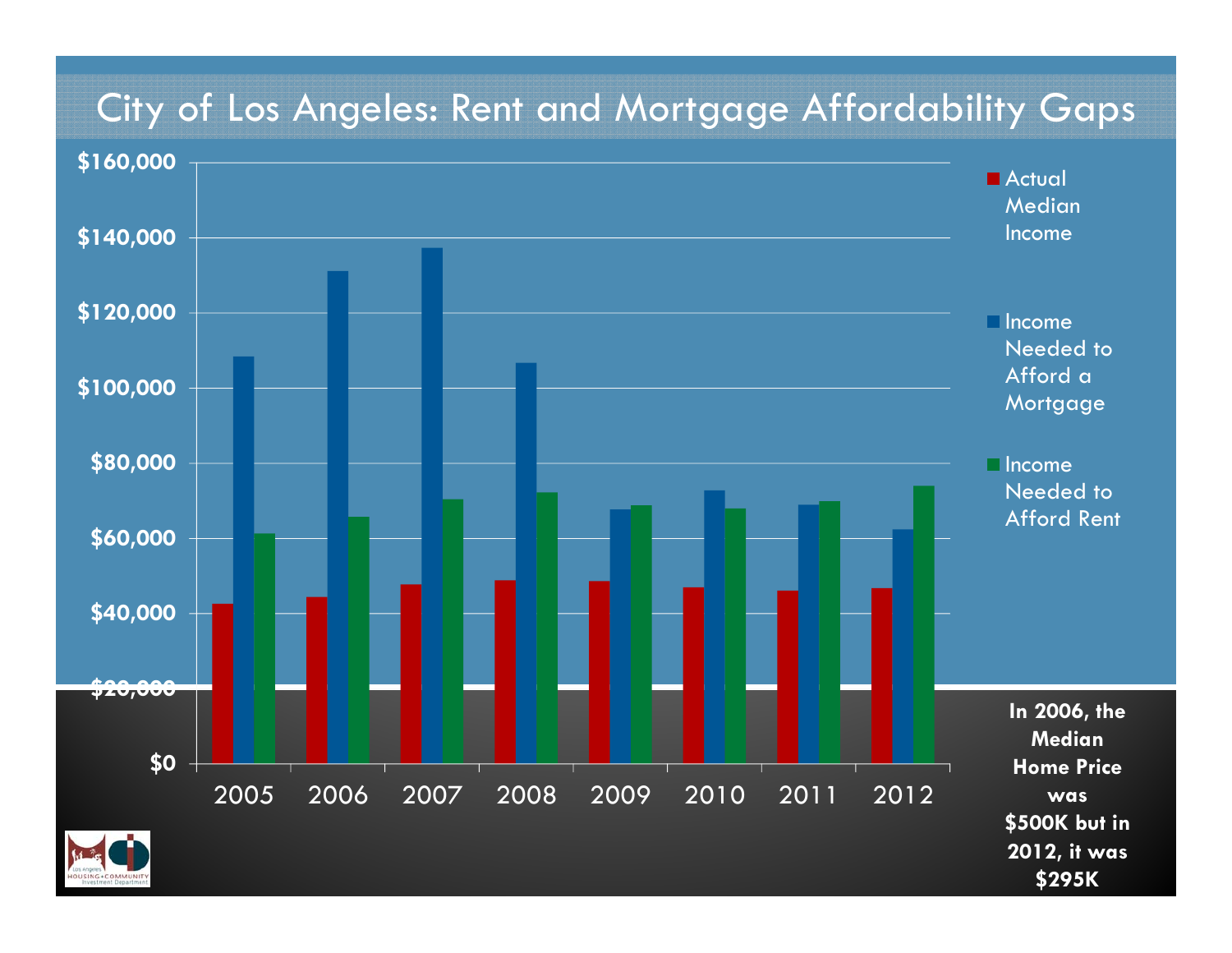# Rent Burden

*Percent of renter households spending over 30% of their income on rent (2012 ACS)*

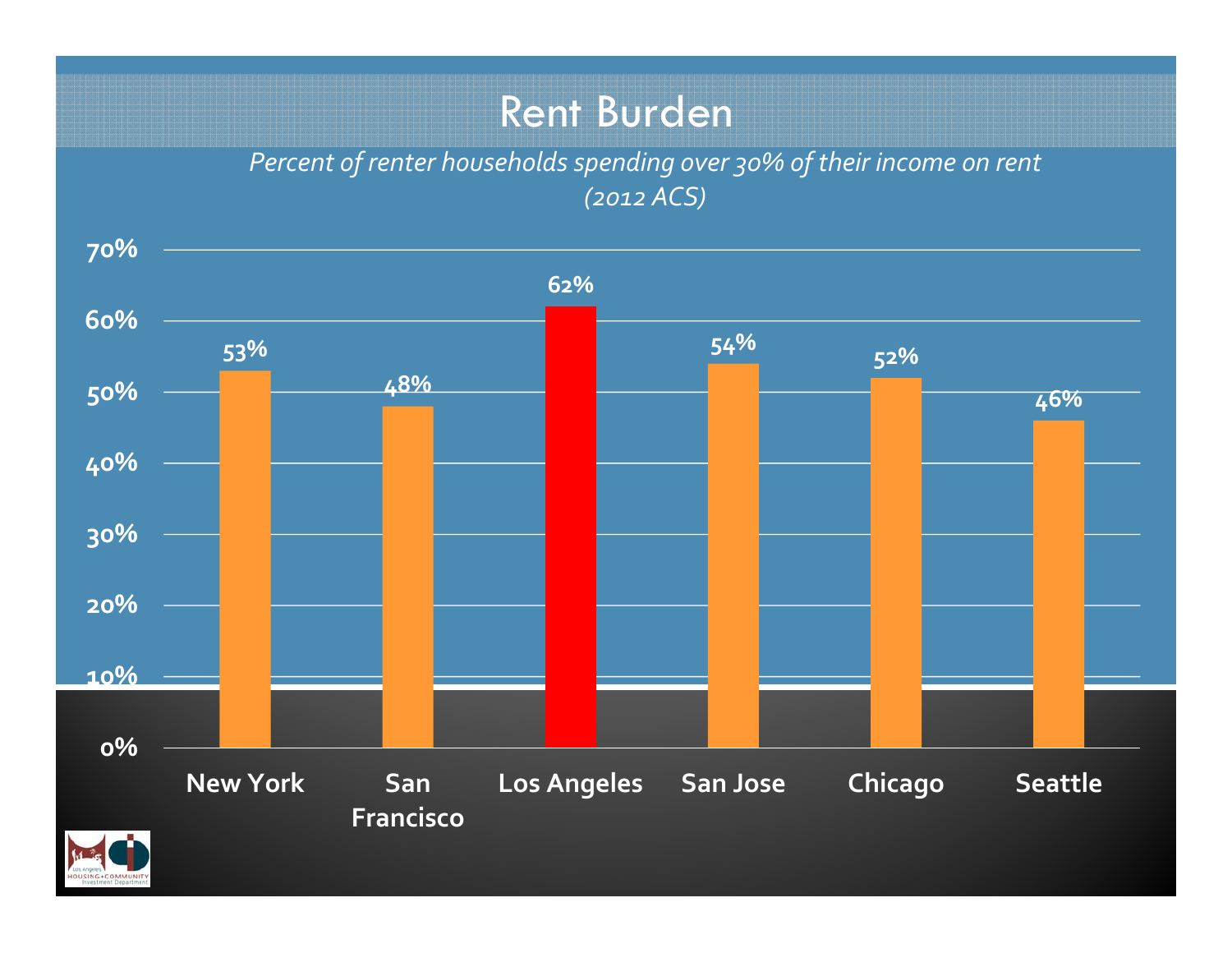# (RHNA) 2006-2012 Performance



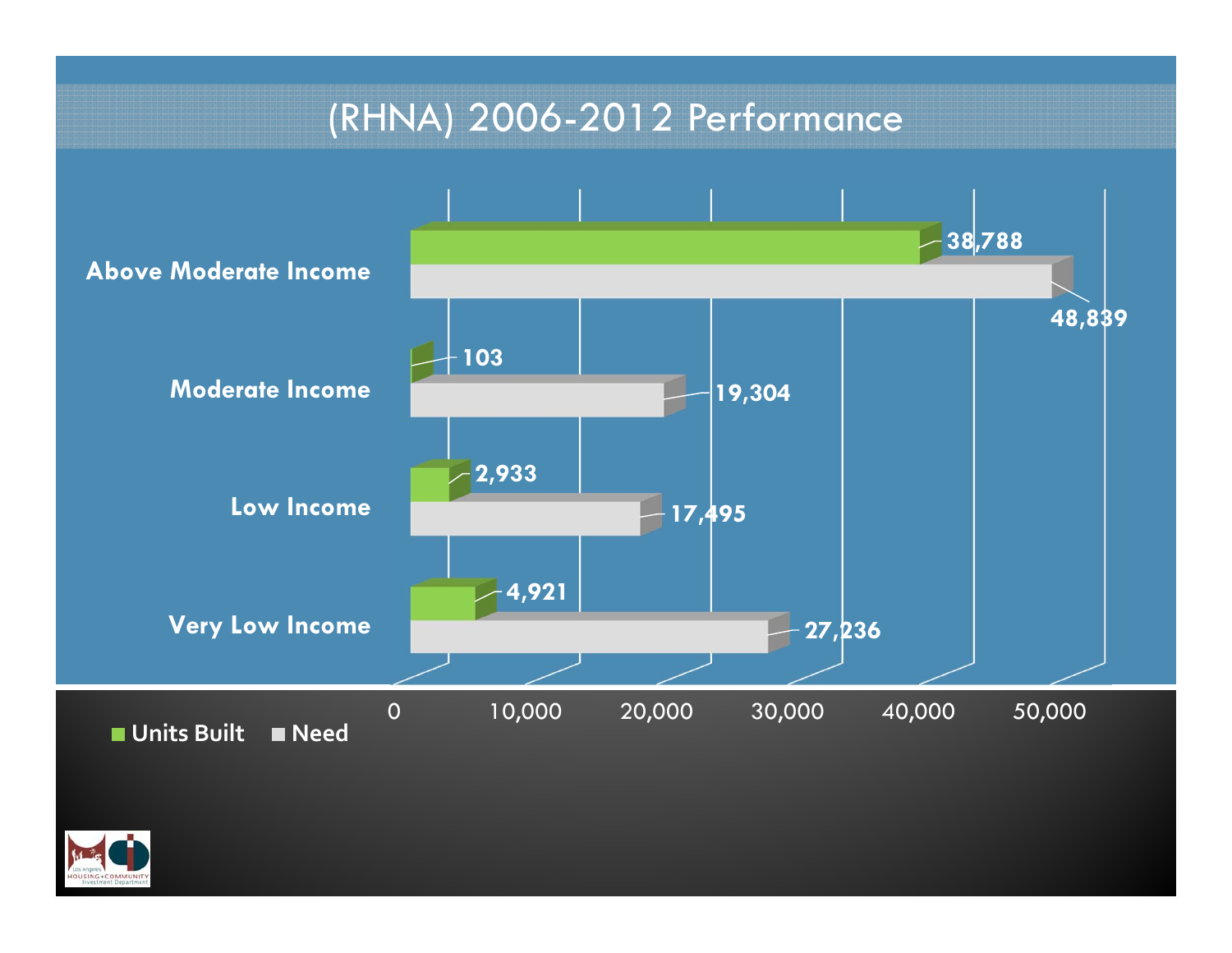# City of Los Angeles: Regional Housing Needs Assessment (RHNA) 2013-2021



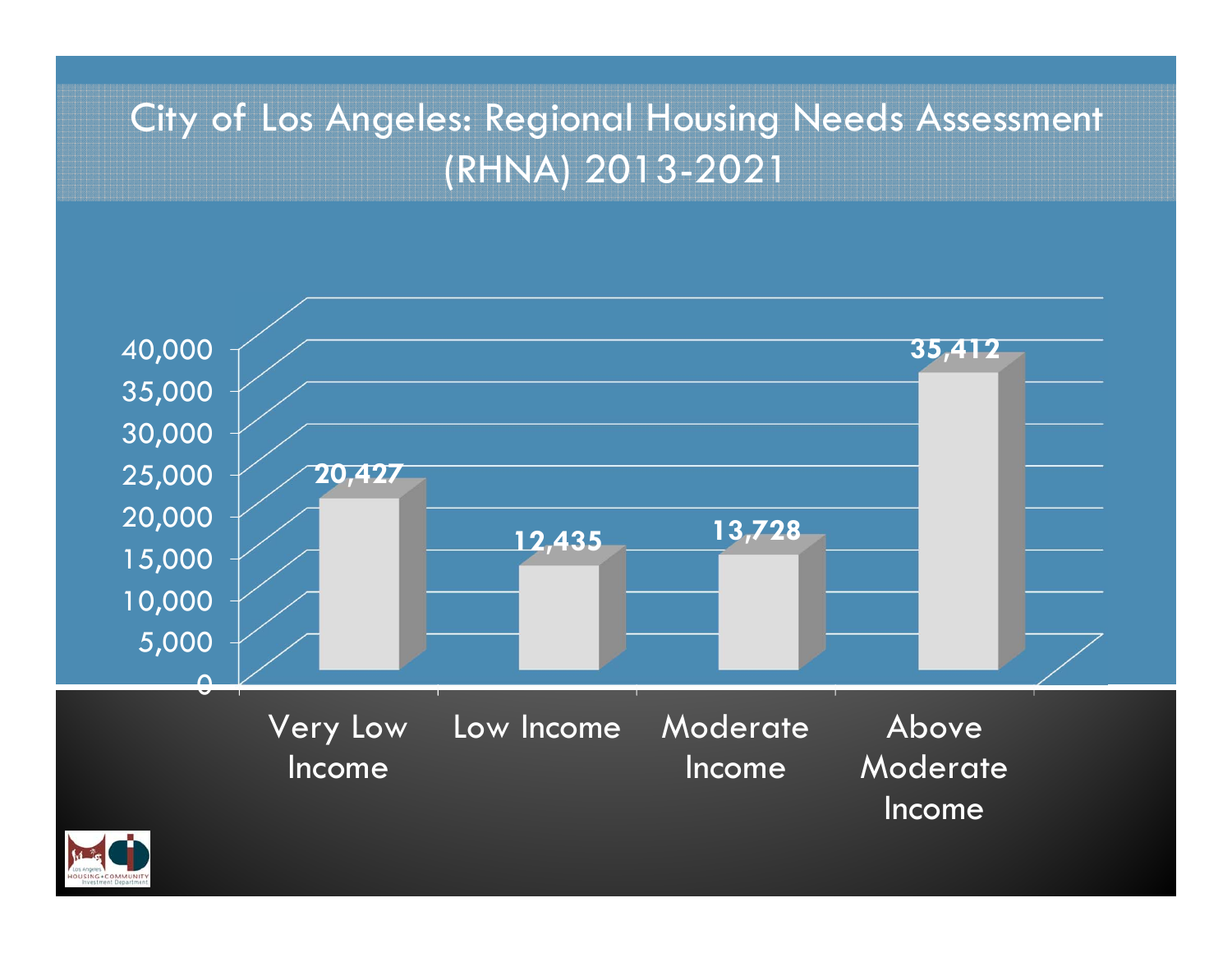## Challenges for Affordable Housing Development

Dearth of Public Subsidy

High Land Costs

Tightening of Credit

Local Entitlement Process

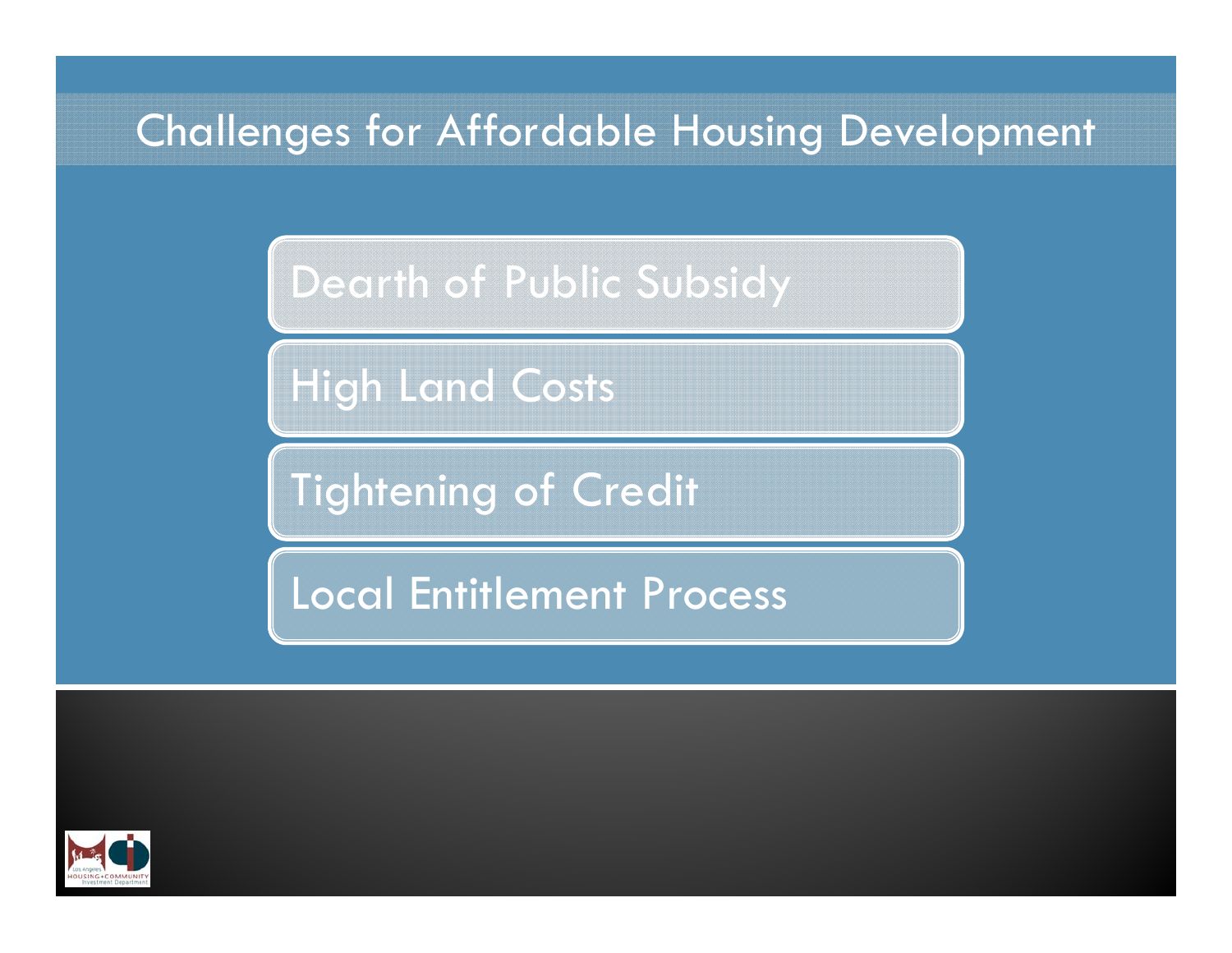Options for Addressing the Housing Motions

Q Local Financing Options

**Q** Land Use Incentives

**Q** Legislative Priorities



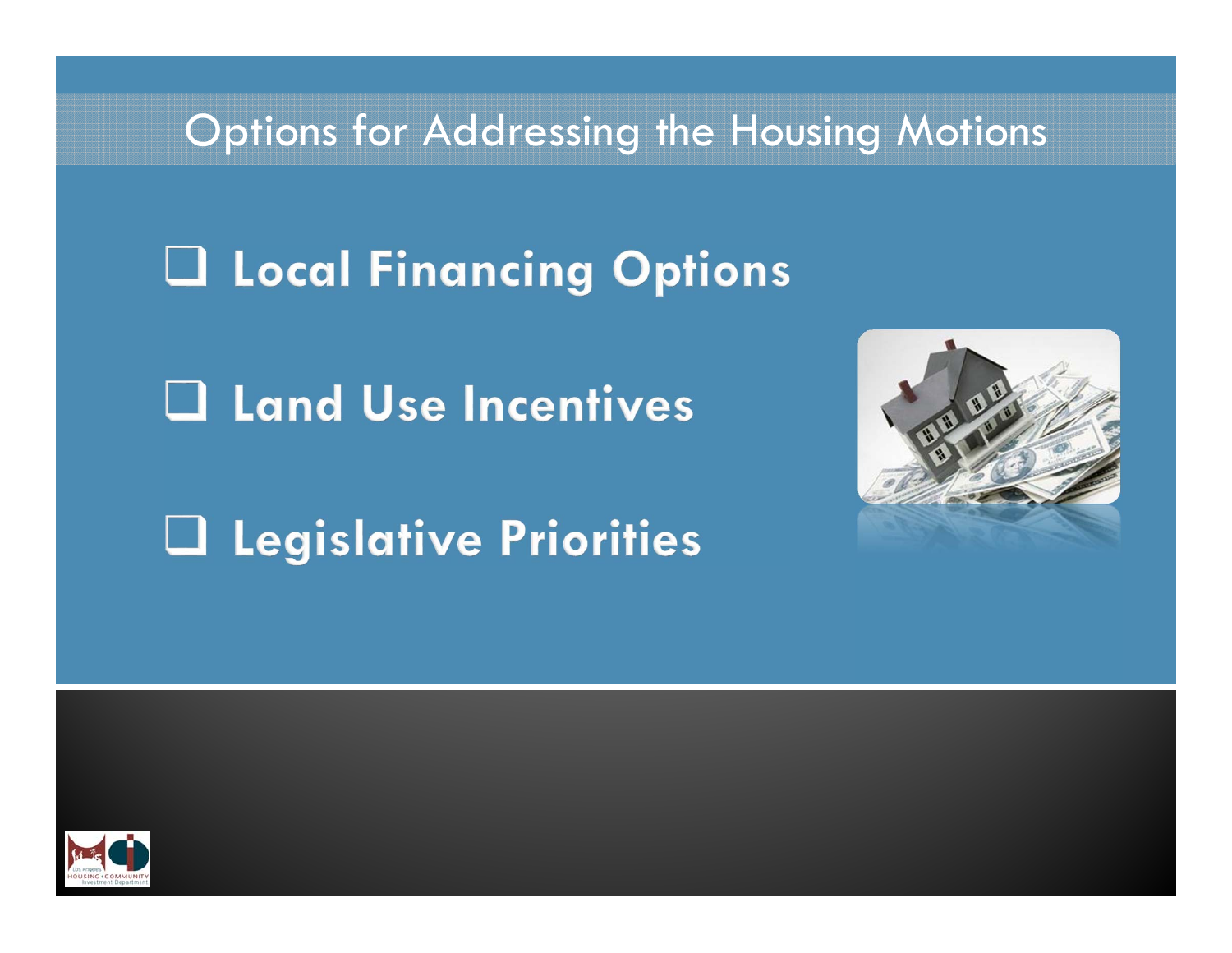# In an era of scarcity, everyone is a stakeholder in the business of finding solutions.

# **Permanent Local Source of Funding**

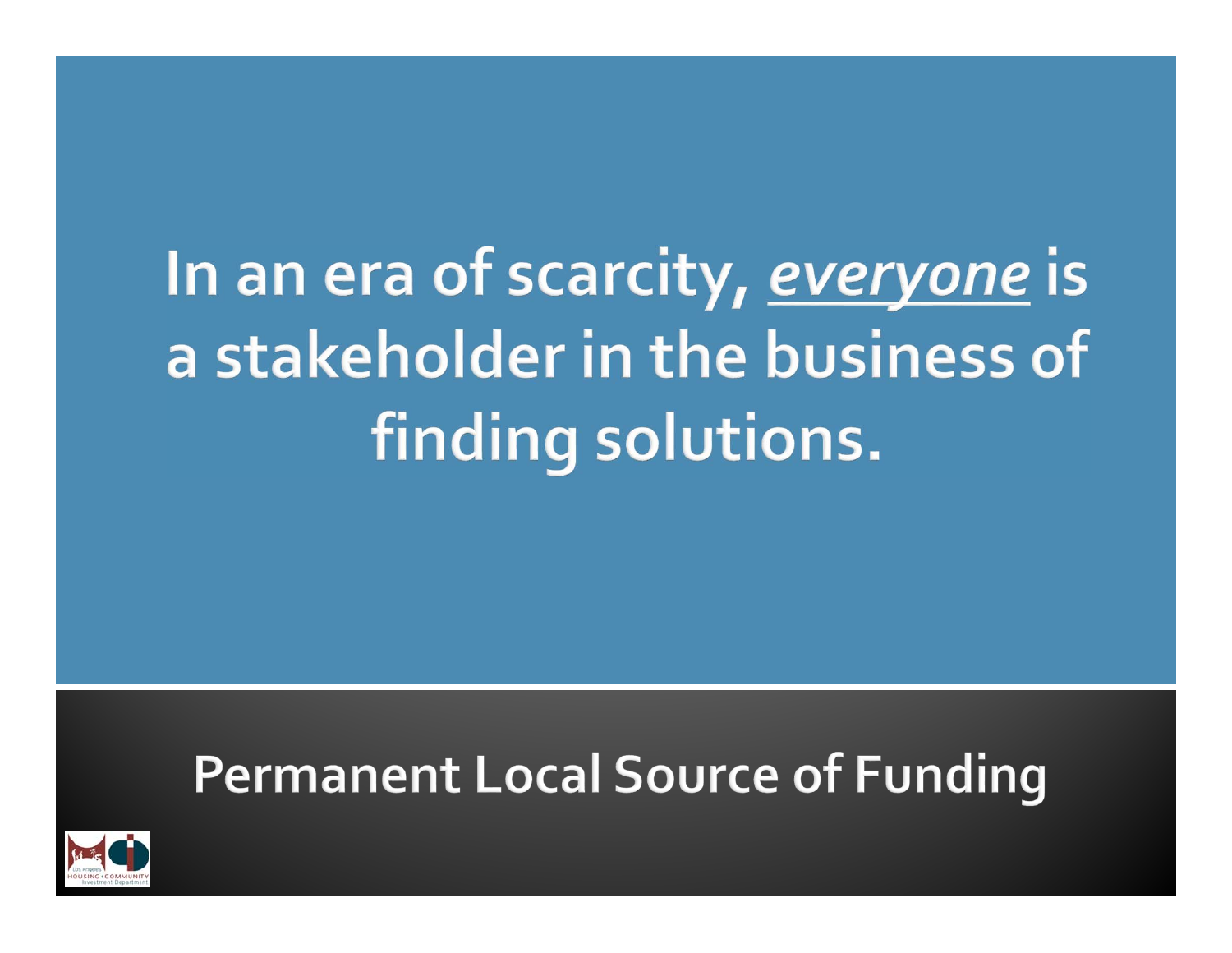# Affordable Housing Benefit Fee

 The Affordable Housing Benefit Fee Study was a collaboration between DCP and HCIDLA.

#### $\square$  The goals of the study:

- Establish the nexus between new development and affordable housing demand
- Develop fee recommendations to generate a **permanent source of funding for the Affordable Housing Trust Fund (AHTF)**

New developments create jobs

Workers demand housing

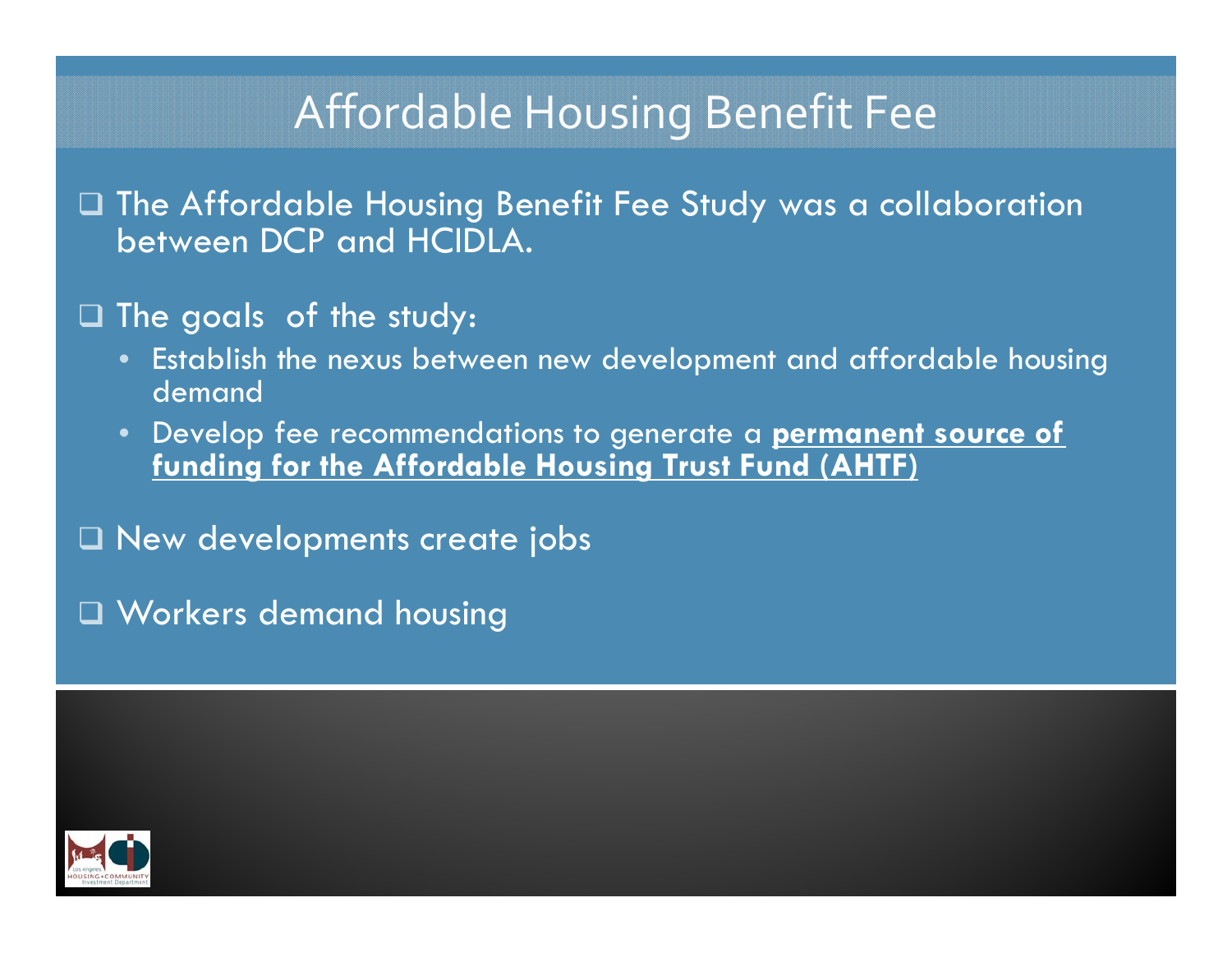# Benefit Fee: An Economic Engine



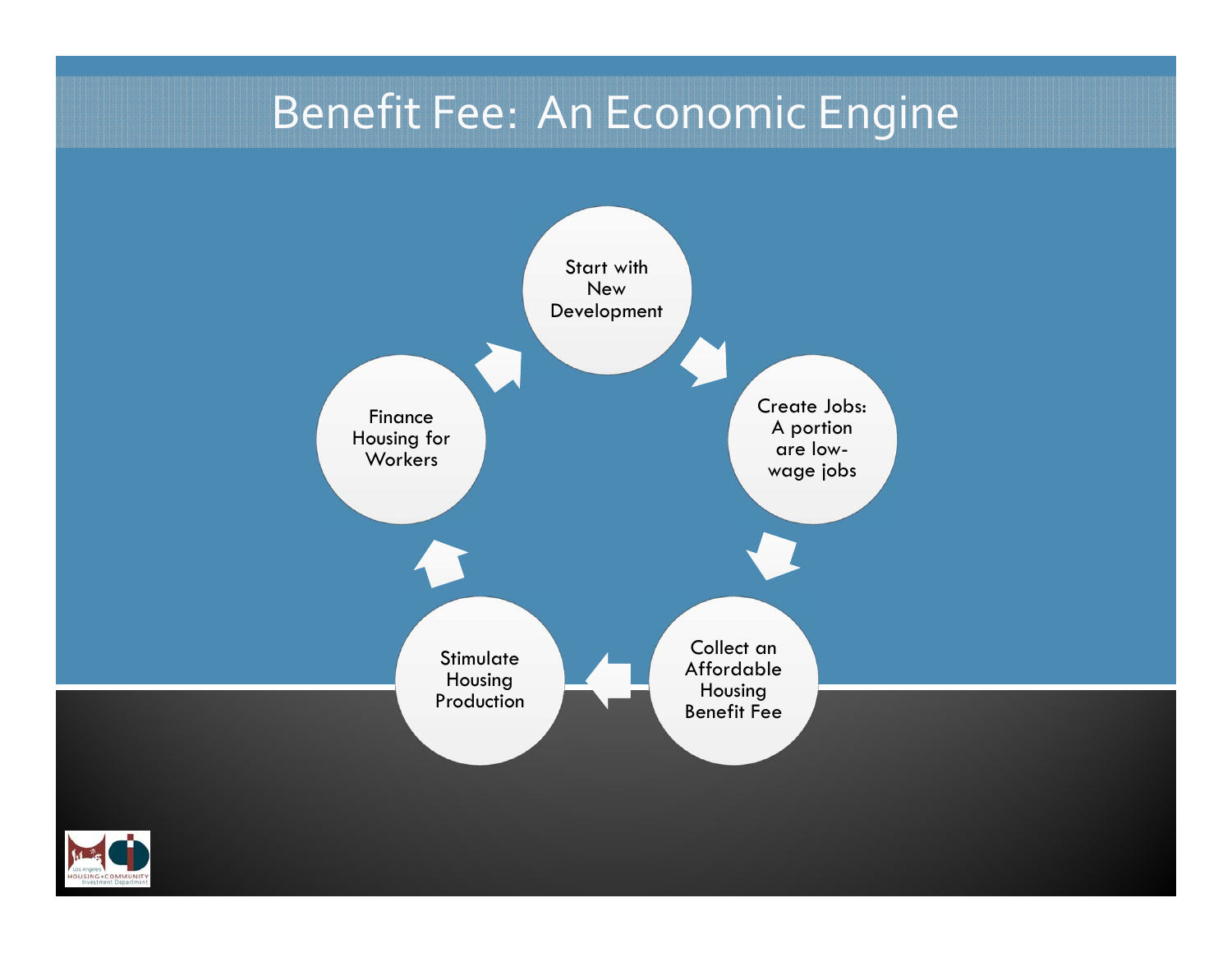### An Affordable Housing Benefit Fee offers:

- **A** permanent and dedicated funding stream
- Flexibility in the initial implementation of the fee *(i.e. the fee's start date may coincide with a predetermined development activity threshold, with a predetermined unemployment level, etc.)*
- о Complete local discretion in the use of funds *(i.e. can be used for rental and homeownership assistance)*
- A cost to developers that is a small percent of the total cost of providing affordable housing.

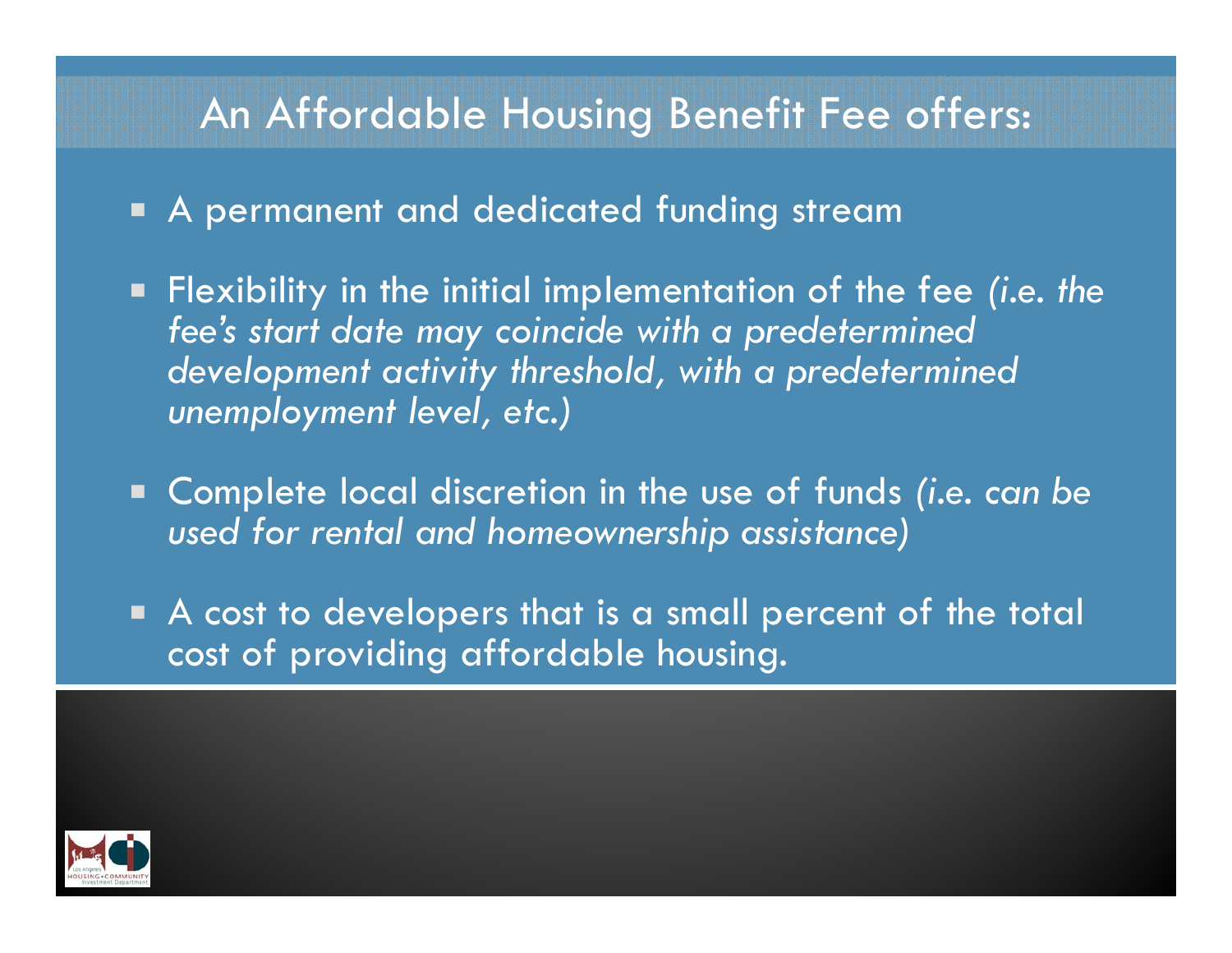# **Dedicated Local Sources**

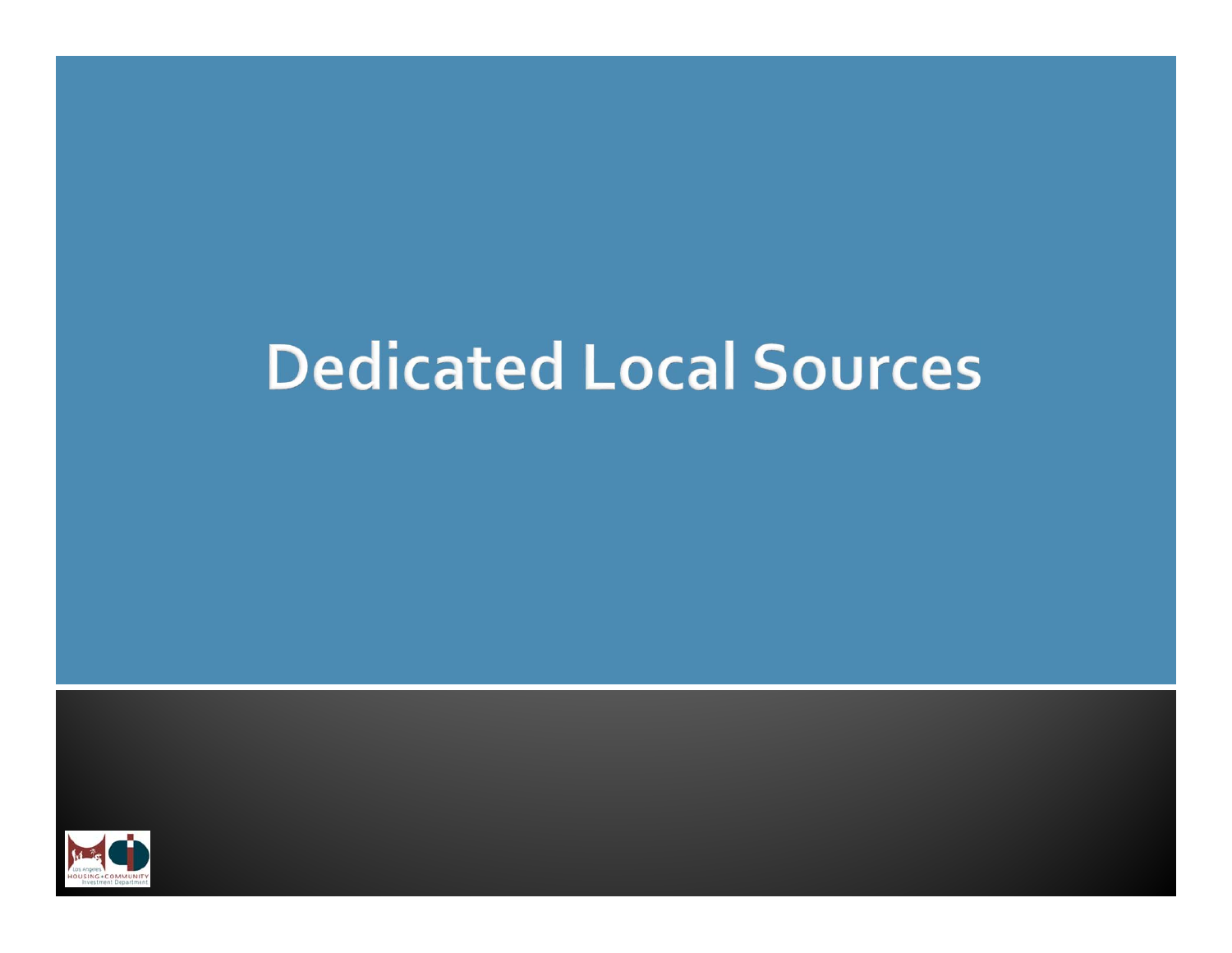# Boomerang Funds:

- Since the dissolution of the CRA, the City of Los Angeles has received \$121.7M in former tax increment dollars.
- The City should consider dedicating <sup>a</sup> percen<sup>t</sup> of the annual tax revenue to affordable housing.
- To create <sup>a</sup> dedicated funding stream from the former tax increment, the funding must be formally dedicated by City Council.

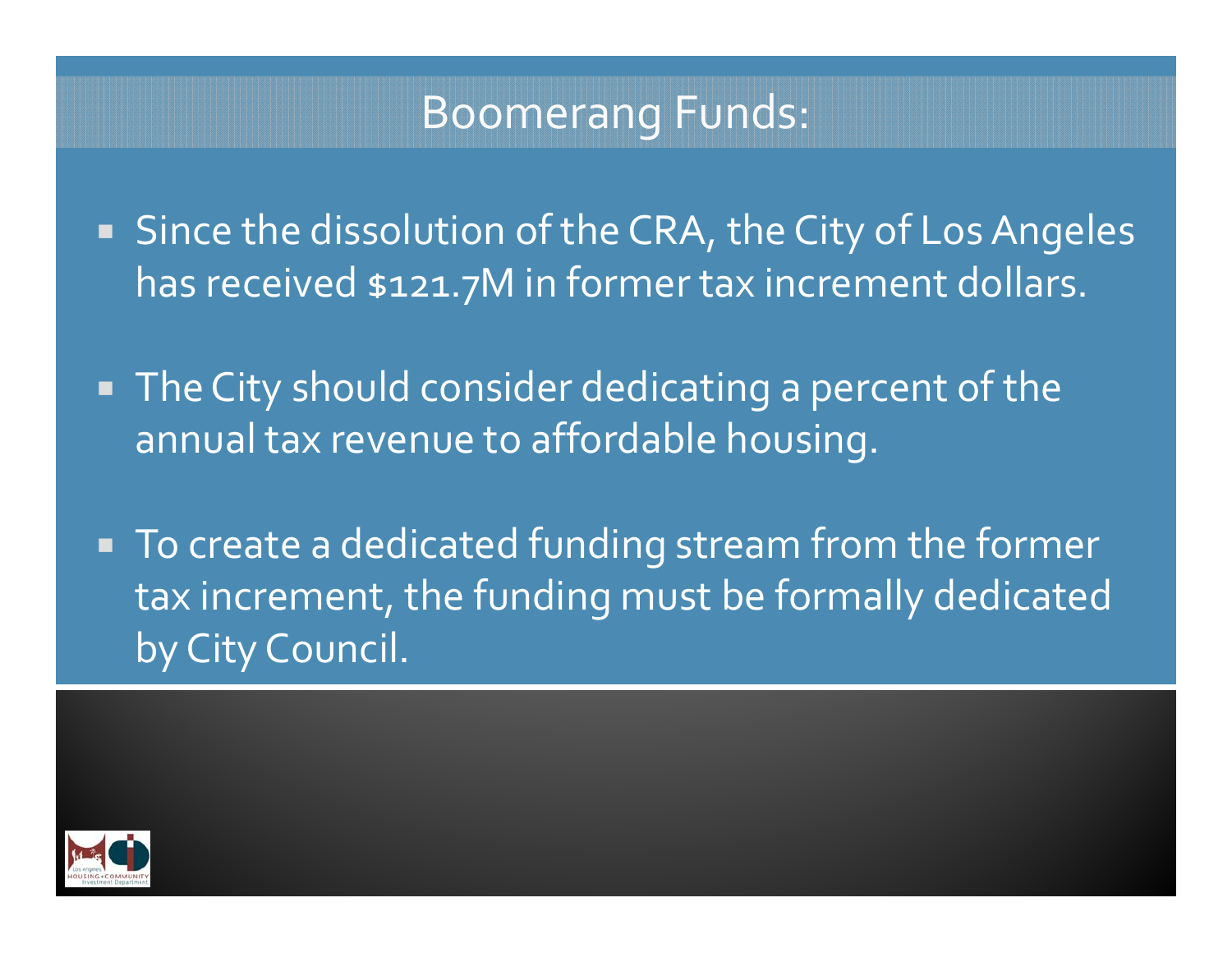### Housing Bond

e. Requires an Ordinance and Resolution of Necessity to place an Affordable Housing General Obligation Bond measure in the State General Election ballot.

**A** bond approval requires a 2/3 vote.

e. The bonds must be repaid by the City of Los Angeles so it would create new/more city debt.

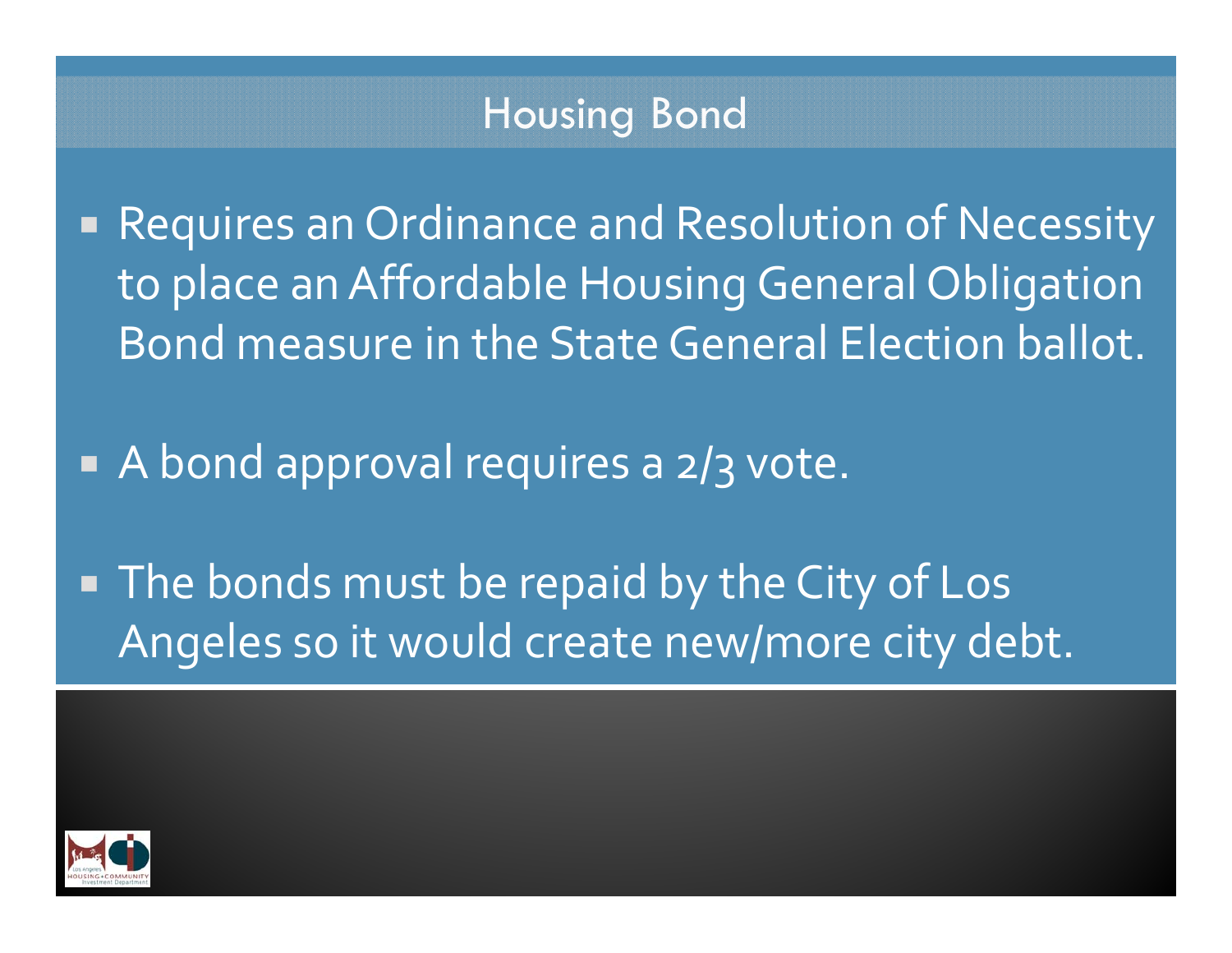### Land Use Options

 $\blacksquare$  Increasing housing supply through Community Planning efforts

■ Increasing incentives for mixed-income housing

 Potentially requiring affordability in exchange for City land use benefits

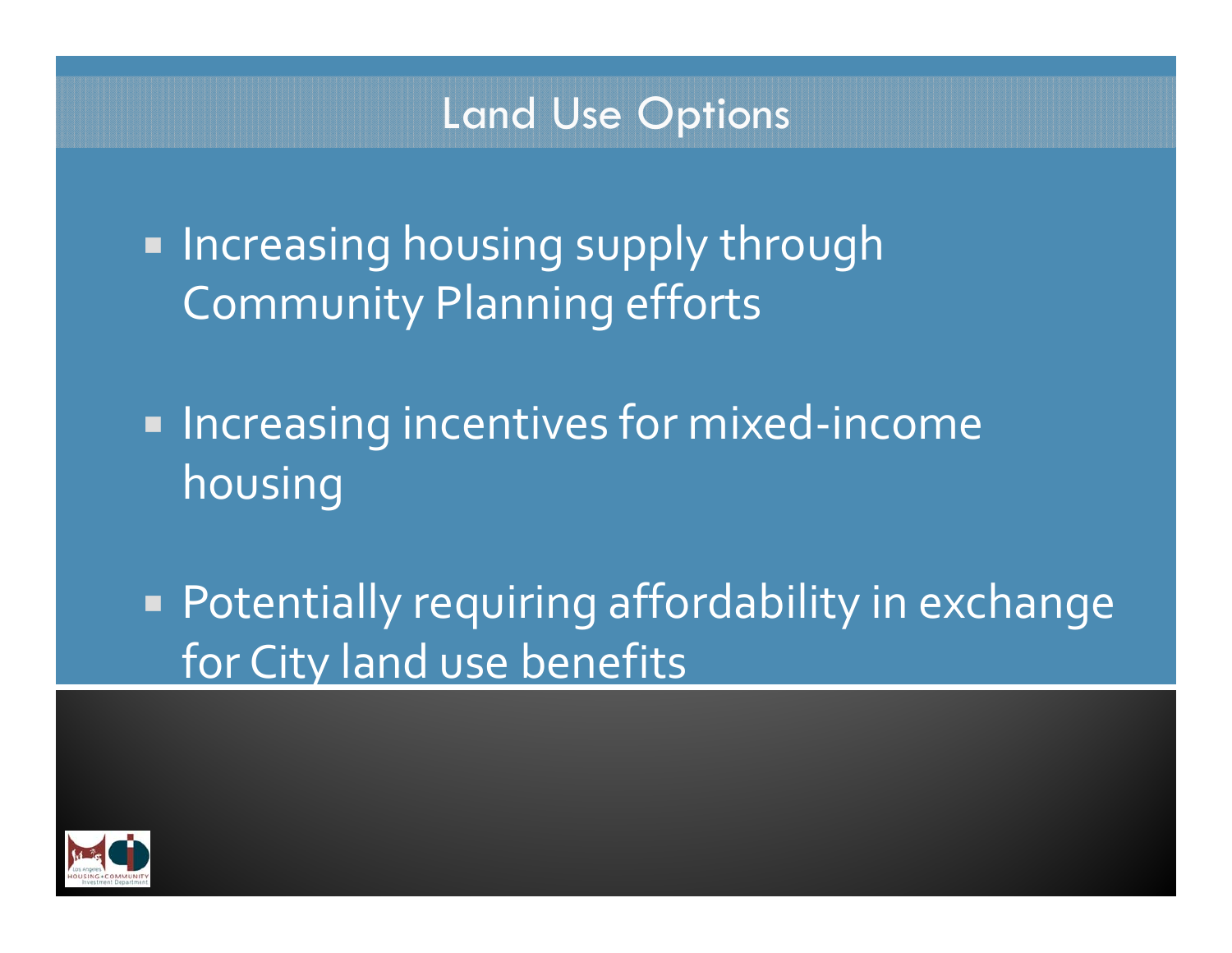# **High Cost Jurisdictions, Local Sources for Local Problems**